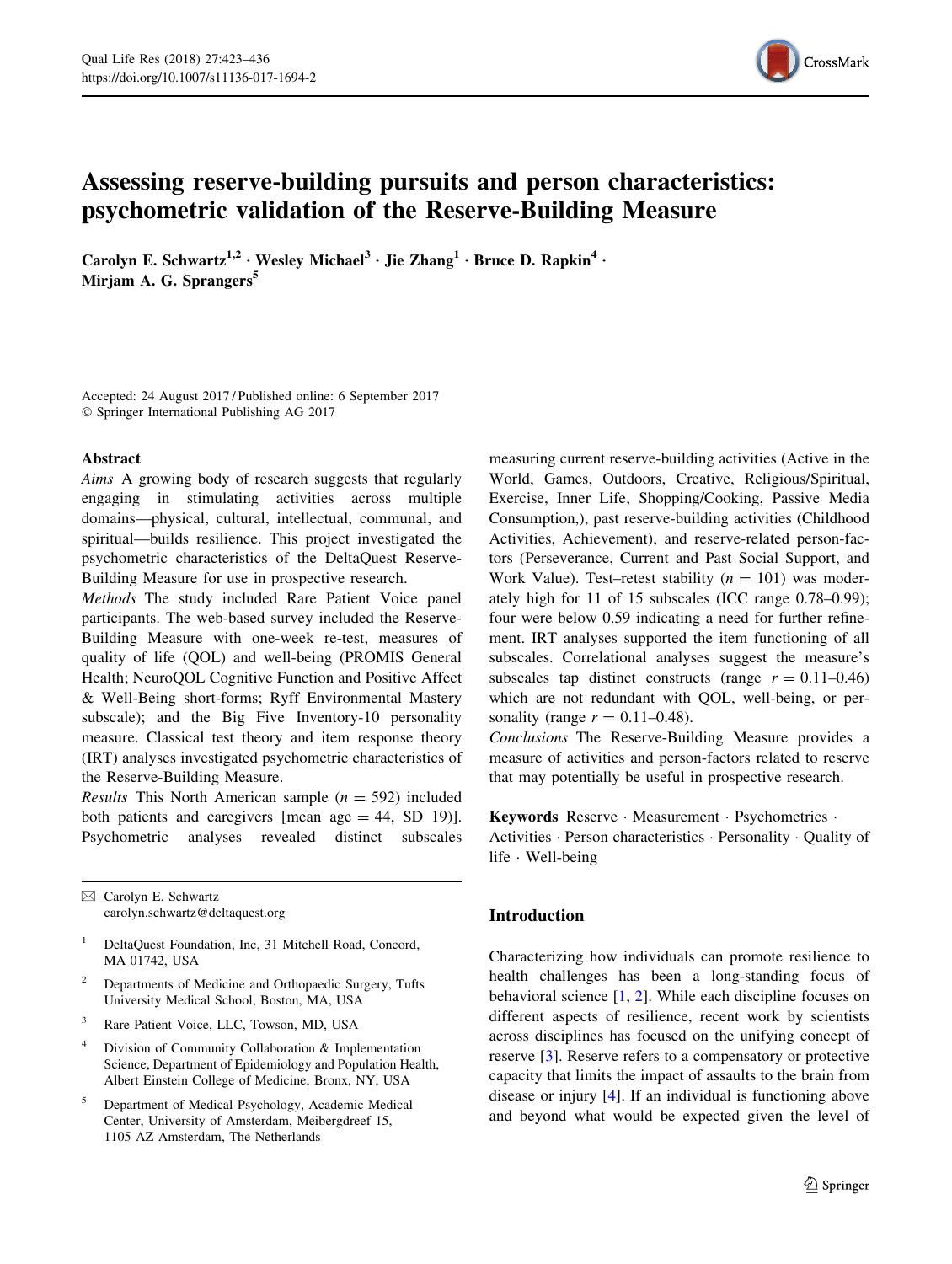<span id="page-1-0"></span>impairment, then one infers that reserve is underlying this resilience.

Reserve theory posits that although inborn and environmental factors and disease burden influence expected performance, individuals can engage in activities and build character traits that buffer them from disability (Fig. 1). Reserve-building activities span one's lifetime, from childhood throughout adulthood, comprising physical, cultural, intellectual, communal, and spiritual pursuits [\[5](#page-12-0)]. Further, reserve-related person-characteristics refer to attitudes, values, and socio-emotional skills that emphasize perseverance, engagement, and social support [\[4](#page-12-0)]. Reserve is conceptualized as an epiphenomenon that is inferred when an individual's observed level of performance exceeds what would be expected based on presumed inborn and environmental factors, disease duration and severity. Direct measurement of reserve-building activities and person factors is thus needed to infer reserve.

Measurement of reserve has often focused on surrogate measures that are limited in scope, such as only educational attainment  $[6-8]$ , intelligence  $[9]$  $[9]$ , or a broad mix of stimulating leisure pursuits  $[10-12]$ . Research based on such measures has been suggestive that being more educated, having a larger brain, and/or having engaged in stimulating early-life leisure pursuits is associated with lower-thanexpected cognitive impairment  $[12–15]$  $[12–15]$ . While this body of research has been promising, it is limited by sampling relatively simplistic indicators that are ambiguous and do not have clear implications. For example, having a higher level of education may reflect being more book-smart, or having more opportunity or resources (i.e., socioeconomic status (SES)). Early-life or premorbid leisure pursuits may reflect past stimulating pursuits, but are confounded as well by early life SES.

To truly capture how an individual's modifiable behaviors can buffer against disease progression, a measure should assess those aspects of reserve-building that span a lifetime, thus including past and current activities. Moreover, given the finite amount of discretionary (i.e., leisure) time available to individuals, a measure should capture activities that are stimulating across a wide variety of domains (e.g., intellectual, physical, spiritual and creative), are passive (e.g., television) or active (e.g., games, working with their hands), and externally- or internally-focused (e.g., social club versus writing or meditating). To advance the understanding of reserve, it would be worthwhile to expand the timeframe and range of activities assessed.

Further, capturing person-level characteristics would be critical toward understanding what amplifies or attenuates the impact of reserve-building activities. For example, a



Fig. 1 Schwartz et al. [[4\]](#page-12-0) Reserve Model [[4\]](#page-12-0). This model provides a roadmap for the nomenclature and expected relationships among reserve-related constructs at a specific point in time. The Reserve-Building Measure aims to provide a reliable and valid measure of key constructs influencing an individual's reserve. Past- and current reserve-building activities are hypothesized to include a

multidimensional array of activities that promote brain health, including cultural/intellectual pursuits, physical activity, social/community participation, spiritual/religious practices, and dietary/lifestyle habits. Reserve-related person characteristics refer to attitudes, values, or socio-emotional skills that are posited to enhance an individual's resilience in the face of adversity and/or disease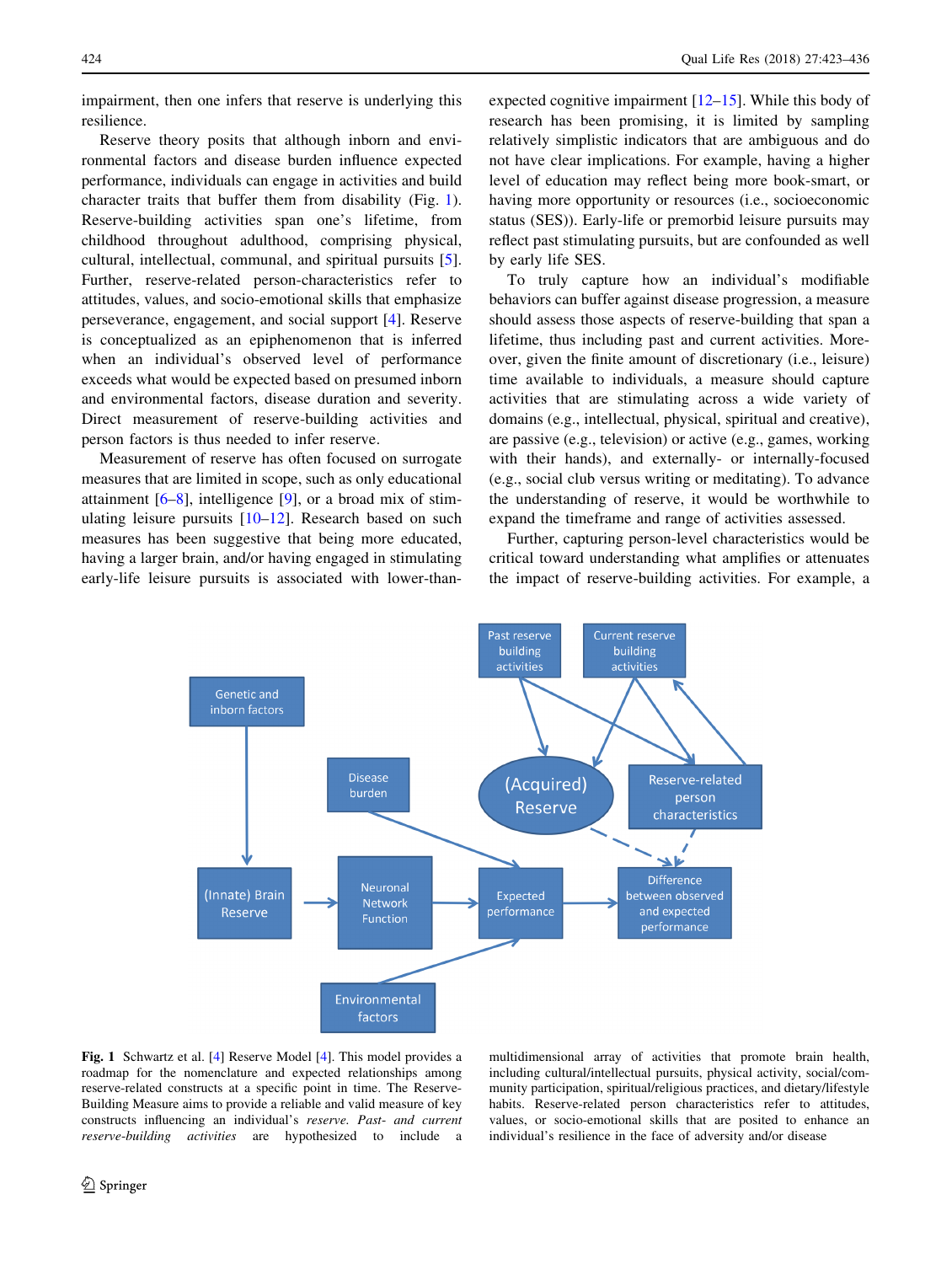character trait such as perseverance may differentiate those who are able to figure out effective strategies for dealing with disease-related limitations, compared to those who surrender to them. Similarly, having better social skills [[16\]](#page-12-0) may enable navigating complex interpersonal situations that allow one to maintain a marriage and employment, or fundamentally to find social support as needed.

The present work sought to respond to these diverse needs in reserve research by developing and validating a measure of reserve-related activities and person factors. The new measure samples a broader set of past and current leisure domains, including those thought to enhance resilience as well as those thought to have no benefit. It also assesses relevant person factors, including perseverance, work value, and social support resources.

### Methods

#### Initial measurement development

This measure was developed iteratively over seven years (2010–2017) and included several patient samples to hone response options and item content. The first iteration of the measure was implemented by using existing measures of "cognitive reserve" from Stern [[3\]](#page-12-0) and Sole-Padulles [\[17](#page-12-0)], and Godin's leisure-time exercise questionnaire [\[18](#page-12-0)], with each author's permission. This first version of the measure assessed past and current leisure activities, as well as educational and occupational attainment [[5\]](#page-12-0). Occupational attainment was assessed with an open-ended question, and the data were then coded for Job Zone using the Occupational Information Network (O\*NET) Online coding schema to reflect the complexity of the job [[19\]](#page-12-0). Job Zones group occupations into one of five categories based on levels of education, experience, and training necessary to perform the occupation. Using data collected from multiple sclerosis participants ( $n = 859-1142$ ), we published a number of articles documenting the relationship between educational/occupational achievement, past- and currentactivities with cross-sectional indicators of QOL and wellbeing [[5\]](#page-12-0), and longitudinal disability trajectories [[20](#page-12-0)]. We also described how indicators of reserve-building were associated with QOL appraisal [\[21](#page-12-0)], insight [[22\]](#page-12-0), personality [[23\]](#page-12-0), and altruism [[24\]](#page-12-0).

We then sought to expand the activity domains assessed by the measure so that all relevant leisure pursuits were tapped, and to include indicators of person-factors deemed relevant to reserve. This stage of development involved reviewing the literature to see if existing measures could be used in lieu of developing a new measure. In this version we also included one open-ended text item that asked respondents to list any leisure activities in which they engaged that we might have missed. We wrote new items to assess Perseverance and Work Value. We modified items from existing measures of social support (e.g., [\[25](#page-12-0), [26\]](#page-12-0) to avoid plagiarism and to focus more specifically on what we thought were past and current indicators related to emotional intelligence. We then piloted interim versions (and translations) of the measure in the USA, Netherlands and Norway to assess whether the types of pursuits and/or the examples given worked well across respondents and cultures.

Data were then collected on this interim version from a sample of patients and caregivers  $(n = 4173; 101$  with test–retest) from a heterogeneous group of panelists with chronic health conditions (Rare Patient Voice) or cancer (WhatNext) [\[27](#page-12-0)]. The open-ended leisure-item data were examined and coded to characterize whether they related to existing current-activity items or reflected distinct activities. Psychometric analysis of the interim-version data supported the item functioning of all subscales with the exception of the current reserve-building subscales, which had ceiling or floor effects on several items [\[27](#page-12-0)]. We thus realized a need to modify response options for the currentactivity items. Further, the open-ended item suggested either adding items or modifying examples of queried activities. The present work represents the evaluation of this third iteration of our new measure.

#### Current study

### Sample

Eligible participants were 18 years of age or older, and able to complete an online questionnaire. Participants were recruited from panels that include patients and caregiver panelists from a heterogeneous grouping of chronic health conditions (Rare Patient Voice) and cancer (WhatNext). The panel participants were recruited in-person at conferences and gatherings of disease-specific organizations, and thus have been screened to have the disease or be a caregiver of someone with the identified index condition. Because the present study is an unfunded academic study, we were not able to offer compensation.

#### Procedure and design

A web-based survey was administered using the HIPAAcompliant, secure SurveyGizmo engine ([www.survey](http://www.surveygizmo.com) [gizmo.com\)](http://www.surveygizmo.com). Email invitations were sent to panel members using their standard protocol for notifying panel participants of study opportunities. We followed study procedures described by Dillman's tailored design method [[28\]](#page-12-0). The survey began with an informed consent form that participants signed prior to completing the questionnaires. To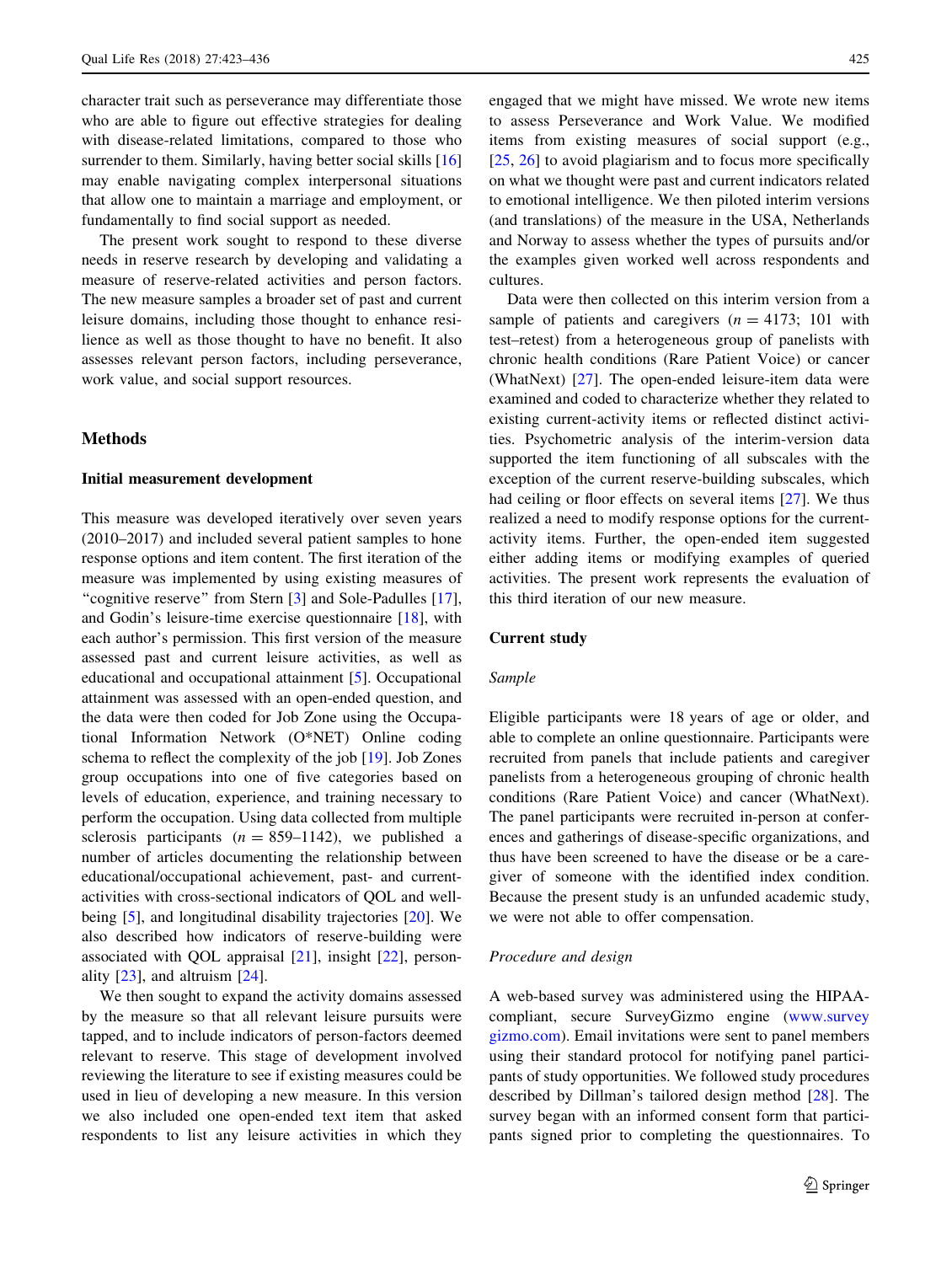minimize the occurrence of missing data, all questions on the online survey were required (i.e., respondent could not skip the question) but included an option ''Not applicable/ Prefer not to answer''. The study was reviewed and approved by the New England Review Board (NEIRB#15- 254). A random sample of 50 participants per panel (Rare Patient Voice and WhatNext) was selected to provide oneweek retest data on the new measure.

### **Measures**

Reserve-Building was measured by the DeltaQuest Reserve-Building Measure, which is posited to have three broad components according to theory [[4\]](#page-12-0): current reservebuilding activities, past reserve-building activities, and person characteristics.

Current reserve-building was composed of items assessing a broad range of leisure activities, tapping physical, cultural, intellectual, communal, and spiritual pursuits. The time frame for the current activities varied depending on the nature of the activities, from the ''past six months" to the "past 7 days" (see Table [1\)](#page-4-0). Respondents endorsed a 5-point Likert scale ranging from ''none of the time" to "all of the time".

Past reserve-building was composed of items assessing childhood activities, educational, and occupational attainment (see Table [1](#page-4-0)). Childhood activities queried activities of the respondent and his/her family done as a child or adolescent (e.g., interest in the arts, physical activities). Educational attainment items queried the respondent's, father's and mother's highest level of education. Occupational attainment was assessed using a close-ended brief series of skip-logic questions. The respondent first selected the best general occupational descriptor of their current or past job (if retired or disabled). S/he then selected the job that was closest to their current or most recent job. This selection generated an O\*NET complexity score ranging from 1 to 5, with higher scores indicating more complexity. For example, an individual might choose ''Architecture and Engineering Occupations'' in the first step, and then would have to select one of up to five options ranging from least complex (i.e., architectural draftsman, Computer-Assisted Drawing technician) to most complex (i.e., principal architect, chief engineer, senior executive).

Person-factors related to reserve-building were composed of items assessing work value, perseverance, and past and current social support (see Table [1\)](#page-4-0). Work value items queried how stimulating, challenging, etc. their work is, if employed. Perseverance items were statements related to not giving up despite challenges. Past and current social support queried how much the respondent's past or current social network provided substantive support and help in dealing with problems. The items focused on emotional

processing of life's challenges as well as the social network as a safety net.

Demographic characteristics collected included cohabitation/marital status, with whom the person lives, employment status, annual income categories, and difficulty paying bills [[29\]](#page-12-0). Medical and mental health comorbidities were assessed using the Self-Administered Comorbidity Questionnaire [\[30](#page-12-0)]. ICD-10 codes [[31\]](#page-12-0) were used to characterize the diseases reflected by the panels.

### Construct validity measures

Standardized and well-validated patient-reported measures of quality of life (QOL) and personality were used to test construct validity. Physical and mental health functioning were measured with the *PROMIS-10* [\[32](#page-12-0)]. The PROMIS-10 global physical health scores have a possible range from 16.2 to 67.7; the global mental health scores ranged from 21.2 to 67.6, with higher scores indicating better health. Cognitive functioning was measured using the NeuroQOL Applied Cognition short-form [\[33\]](#page-12-0), whose scores possible range is 36.4–76.8 with higher scores indicating worse reported cognitive function health. Wellbeing was measured using two questionnaires. The NeuroQOL Positive Affect and Well-Being [\[36](#page-12-0)] scores' possible range is 9–45 with higher scores indicating better reported affect and well-being. The Ryff Environmental Mastery subscale (7-item version) [\[34](#page-12-0)] scores' possible range is 7–42, with higher scores indicating a better sense of mastery or control. To assess relationships among the new measures' subscales and stable characteristics of the individual, the *Brief NEO Personality Inventory* [[35\]](#page-12-0) was used to assess personality characteristics. The Brief NEO scores possible range is from 10 to 50 per personality domain, with higher scores indicating greater endorsement of the items reflecting that personality characteristic.

#### Statistical analysis

Psychometric analysis used classical test theory and item response theory (IRT) approaches. The sample was divided into test and validation subsamples, comprising 60 and 40% of the sample, respectively. Exploratory factor analysis (EFA) was done on the test sample followed by confirmatory factor analysis (CFA) in the validation sample. EFAs were implemented on items within their presumed domains to determine the factor structure of each domain. Factor analyses were conducted using Mplus [[36\]](#page-12-0). Model fit focused on the Comparative Fit Index (CFI) and Root Mean Square Error of Approximation (RMSEA) using standard criteria (i.e., CFI  $\geq$  0.90; RMSEA < 0.08) [\[37](#page-12-0)]. In cases when these two model fit indices did not agree, the CFI took precedence because the RMSEA can be overly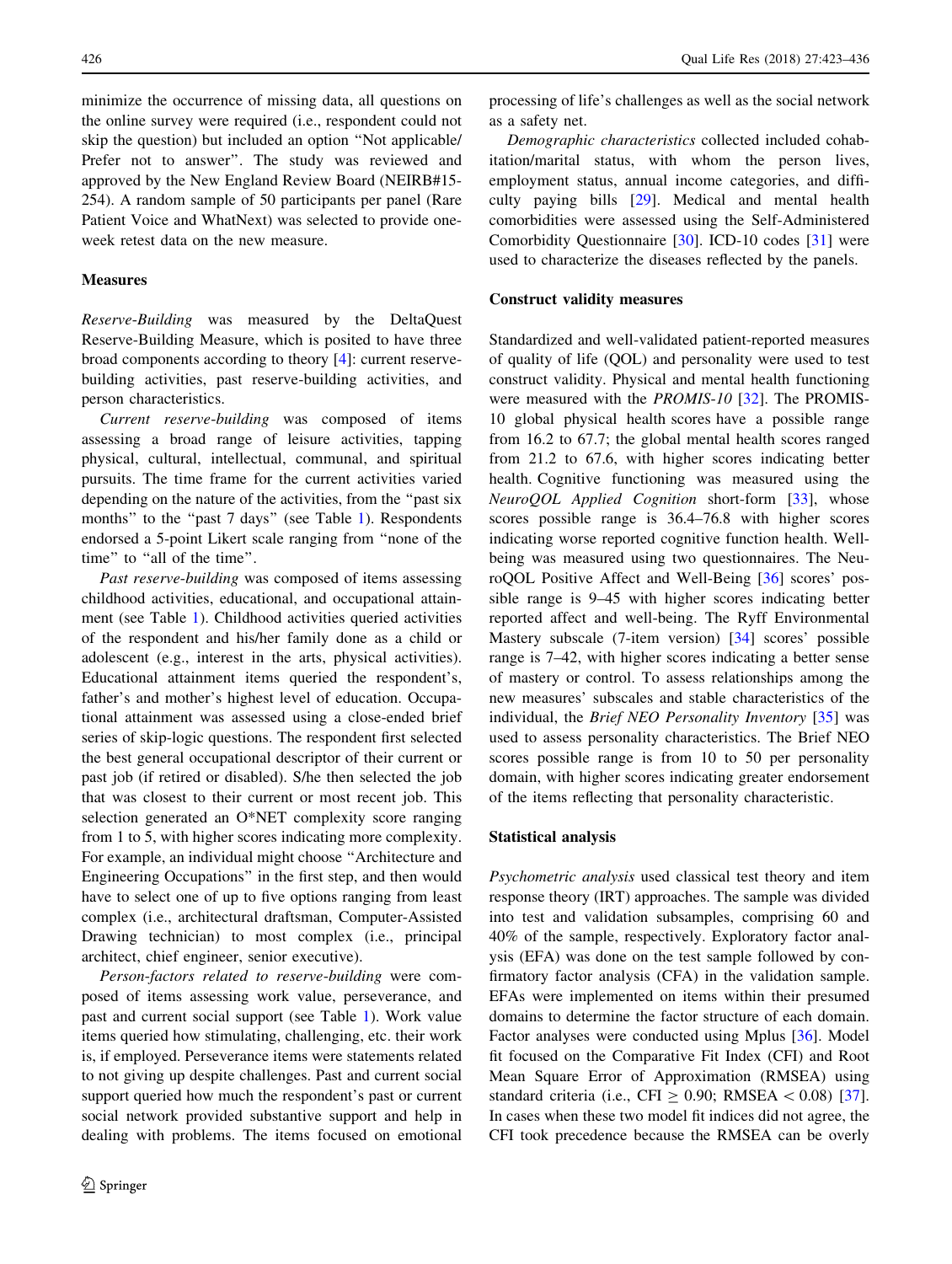<span id="page-4-0"></span>

|                                   | Table 1 Psychometric characteristics of the DeltaQuest Reserve-Building activities measure |                  |               |                              |                   |                                      |                            |                      |                          |
|-----------------------------------|--------------------------------------------------------------------------------------------|------------------|---------------|------------------------------|-------------------|--------------------------------------|----------------------------|----------------------|--------------------------|
| Subscale<br>Domain                | Item content summary                                                                       | frame<br>Time    | items<br>Ż.   | No. non-missing<br>responses | <b>RMSEA</b><br>E | $\text{loading}^{\dagger}$<br>Factor | Score range<br>$(min-max)$ | reliability<br>Alpha | Test-retest<br>stability |
| Current activities                |                                                                                            |                  |               |                              | 0.06<br>0.90      |                                      |                            |                      |                          |
| Expected to be reserve-promoting  |                                                                                            |                  |               |                              |                   |                                      |                            |                      |                          |
| Active in the World               | Gone to lectures, concerts, theater,<br>or museums?                                        | 6 months<br>Past |               | 590                          |                   | 0.70                                 | 39.15-74.67                | 0.60                 | 0.87                     |
|                                   | Traveled?                                                                                  | 6 months<br>Past | 3             | 591                          |                   | 0.70                                 |                            |                      |                          |
|                                   | Volunteer work?                                                                            | 6 months<br>Past |               | 591                          |                   | 0.65                                 |                            |                      |                          |
| Games                             | Puzzles?                                                                                   | 6 months<br>Past | 3             | 591                          |                   | 0.74                                 | 31.97-62.20                | 0.66                 | 0.83                     |
|                                   | Card games?                                                                                | 6 months<br>Past |               | 589                          |                   | 0.80                                 |                            |                      |                          |
|                                   | Video games?                                                                               | Past month       |               | 585                          |                   | 0.49                                 |                            |                      |                          |
| Outdoors                          | Time outdoors?                                                                             | 6 months<br>Past | $\epsilon$    | 591                          |                   | 0.71                                 | 36.09-67.02                | 0.66                 | 0.81                     |
|                                   | Working with your hands?                                                                   | Past month       |               | 590                          |                   | 0.68                                 |                            |                      |                          |
|                                   | Home improvement?                                                                          | Past month       |               | 591                          |                   | 0.68                                 |                            |                      |                          |
| Creative                          | Writing?                                                                                   | 6 months<br>Past | 4             | 591                          |                   | 0.57                                 | 39.87-69.54                | 0.66                 | 0.89                     |
|                                   | Working with your hands?                                                                   | Past month       |               | 591                          |                   | 0.74                                 |                            |                      |                          |
|                                   | Creative working with a device?                                                            | Past month       |               | 591                          |                   | 0.63                                 |                            |                      |                          |
|                                   | Learning a new skill?                                                                      | Past month       |               | 592                          |                   | 0.58                                 |                            |                      |                          |
| Religious/Spiritual               | Musical instrument?                                                                        | Past month       | 3             | 588                          |                   | 0.63                                 | 40.49-68.43                | 0.63                 | 0.92                     |
|                                   | Religious activities on your own?                                                          | Past month       |               | 589                          |                   | 0.77                                 |                            |                      |                          |
|                                   | Group religious activities?                                                                | Past month       |               | 589                          |                   | 0.81                                 |                            |                      |                          |
| Exercise                          | Strenuous Exercise                                                                         | Past 7 days      | 4             | 586                          |                   | 0.79                                 | 39.71-73.03                | 0.75                 | 0.89                     |
|                                   | Moderate Exercise                                                                          | Past 7 days      |               | 588                          |                   | $0.83\,$                             |                            |                      |                          |
|                                   | Mild Exercise                                                                              | Past 7 days      |               | 590                          |                   | 0.60                                 |                            |                      |                          |
|                                   | Taken part in sports?                                                                      | Past month       |               | 591                          |                   | 0.81                                 |                            |                      |                          |
| Inner Life                        | Took care of pet(s)?                                                                       | Past month       | 3             | 446                          |                   | 0.40                                 | 24.87-56.88                | 0.45                 | 0.84                     |
|                                   | Alone time?                                                                                | Past month       |               | 591                          |                   | 0.45                                 |                            |                      |                          |
|                                   | Read?                                                                                      | Past month       |               | 591                          |                   | 0.82                                 |                            |                      |                          |
| Shopping/Cooking                  | Cooked as a hobby?                                                                         | Past month       | $\mathcal{L}$ | 590                          |                   | 0.55                                 | 38.08-70.89                | 0.45                 | 0.85                     |
|                                   | Shopping as a hobby?                                                                       | Past month       |               | 590                          |                   | 0.64                                 |                            |                      |                          |
| Expected not to influence reserve |                                                                                            |                  |               |                              |                   |                                      |                            |                      |                          |
| Passive Media                     | Browsed the internet?                                                                      | Past month       | 3             | 588                          |                   | 0.64                                 | 15.65-57.94                | 0.48                 | 0.43                     |
| Consumption                       | Watched television?                                                                        | Past month       |               | 588                          |                   | $0.80\,$                             |                            |                      |                          |
|                                   | Watched movies?                                                                            | Past month       |               | 589                          |                   | 0.43                                 |                            |                      |                          |

 $\underline{\textcircled{\tiny 2}}$  Springer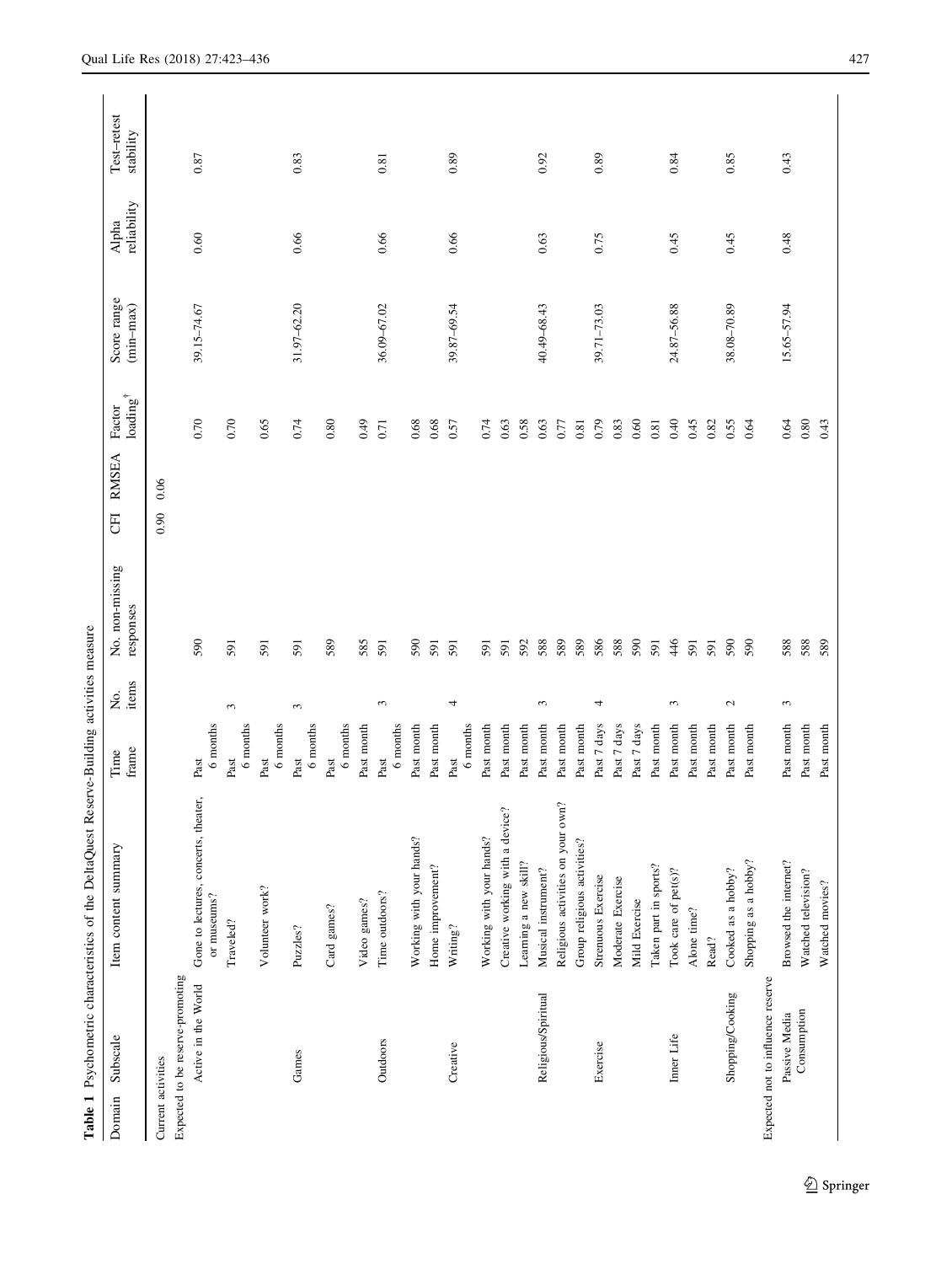| Table 1 continued      |                         |                                                                        |                                     |                        |                              |      |              |                   |                                                                                              |                      |                          |
|------------------------|-------------------------|------------------------------------------------------------------------|-------------------------------------|------------------------|------------------------------|------|--------------|-------------------|----------------------------------------------------------------------------------------------|----------------------|--------------------------|
| Domain                 | Subscale                | Item content summary                                                   | frame<br>Time                       | items<br>Χo.           | No. non-missing<br>responses | E    | <b>RMSEA</b> | loading<br>Factor | Score range (min-<br>max                                                                     | reliability<br>Alpha | Test-retest<br>stability |
| Past activities        |                         |                                                                        |                                     |                        |                              |      |              |                   |                                                                                              |                      |                          |
|                        | Childhood               |                                                                        |                                     |                        |                              | 0.91 | 0.12         |                   | 24.11-68.24                                                                                  | 0.75                 | 0.36                     |
|                        | Activities              | Family interest in the arts?                                           | Ź                                   |                        | 592                          |      |              | 0.60              |                                                                                              |                      |                          |
|                        |                         | Family engage in any physical<br>activities?                           | Ź                                   |                        | 591                          |      |              | 0.71              |                                                                                              |                      |                          |
|                        |                         | Read books for pleasure?                                               | $\stackrel{\triangle}{\simeq}$      | $\circ$                | 585                          |      |              | 0.47              |                                                                                              |                      |                          |
|                        |                         | Physical activities outside the<br>school day?                         | $\lessapprox$                       |                        | 588                          |      |              | 0.71              |                                                                                              |                      |                          |
|                        |                         | Hobby activities outside school?                                       | $\stackrel{\triangle}{\geq}$        |                        | 585                          |      |              | 0.72              |                                                                                              |                      |                          |
|                        |                         | Musical activities?                                                    | $\lessapprox$                       |                        | 582                          |      |              | 0.62              |                                                                                              |                      |                          |
|                        | Achievement             | Education level                                                        | $\stackrel{\triangle}{\geq}$        |                        | 590                          |      |              |                   | 24.41-70.85                                                                                  | 0.62                 | 660                      |
|                        |                         | Occupational complexity (ONET<br>zone code)                            | $\mathbb{A}$                        | $\mathbf{c}$           | 532                          |      |              |                   |                                                                                              |                      |                          |
| Person-characteristics |                         |                                                                        |                                     |                        |                              |      |              |                   |                                                                                              |                      |                          |
|                        | Perseverance            | Never give up                                                          | Ź                                   |                        | 591                          |      |              | 0.79              | 31.60-63.21                                                                                  | 0.69                 | 0.78                     |
|                        |                         | Relax                                                                  | $\stackrel{\triangle}{\simeq}$      |                        | 592                          |      |              | 0.66              |                                                                                              |                      |                          |
|                        |                         | If you fail, continue/persevere.                                       | $\lesssim$                          | 5                      | 589                          | 0.95 | 0.11         | 0.87              |                                                                                              |                      |                          |
|                        |                         | Be grateful                                                            | $\stackrel{\triangle}{\geq}$        |                        | 588                          |      |              | 0.81              |                                                                                              |                      |                          |
|                        |                         | Don't take for granted                                                 | $\lessapprox$                       |                        | 589                          |      |              | 0.81              |                                                                                              |                      |                          |
|                        | Current Social          | Listen when you needed to talk?                                        | $\lessapprox$                       |                        | 592                          |      |              | 0.92              | 20.94-59.89                                                                                  | 0.93                 | 0.59                     |
|                        | Support                 | Have a good time with?                                                 | $\stackrel{\triangle}{\geq}$        |                        | 592                          | 0.99 | 0.20         | 0.87              |                                                                                              |                      |                          |
|                        |                         | Turn to for suggestions?                                               | $\lesssim$                          | 5                      | 592                          |      |              | 0.97              |                                                                                              |                      |                          |
|                        |                         | To understand your problems?                                           | $\stackrel{\triangle}{\geq}$        |                        | 591                          |      |              | 0.94              |                                                                                              |                      |                          |
|                        |                         | To love?                                                               | $\stackrel{\blacktriangle}{\ge}$    |                        | 590                          |      |              | 0.85              |                                                                                              |                      |                          |
|                        | Past Social             | Listen when you needed to talk?                                        | $\lesssim$                          |                        | 591                          |      |              | 0.93              | 28.83-61.90                                                                                  | 0.95                 | 0.37                     |
|                        | Support                 | Have a good time with?                                                 | $\stackrel{\blacktriangle}{\simeq}$ |                        | 591                          |      |              | 0.86              |                                                                                              |                      |                          |
|                        |                         | Turn to for suggestions?                                               | $\lessapprox$                       | 5                      | 590                          | 0.99 | 0.18         | 0.99              |                                                                                              |                      |                          |
|                        |                         | To understand your problems?                                           | $\lesssim$                          |                        | 589                          |      |              | 0.99              |                                                                                              |                      |                          |
|                        |                         | To love?                                                               |                                     |                        | 588                          |      |              | 0.89              |                                                                                              |                      |                          |
|                        | Work Value <sup>†</sup> | Stimulating work                                                       | $\stackrel{\triangle}{\simeq}$      | $\mathbf{C}$           | 238                          |      |              |                   | 21.49-60.80                                                                                  | 0.82                 | 0.95                     |
|                        |                         | Rewarding work                                                         | ≸                                   |                        | 240                          |      |              |                   |                                                                                              |                      |                          |
|                        |                         | Response options: $5 = All$ of the time; $4 = Most$ of the tim         | $\parallel$<br>ie; 3                | Some of the time; 2    |                              |      |              |                   | $=$ A little of the time; $l =$ Noneof the time; $-99 =$ Not applicable/prefer not to answer |                      |                          |
|                        |                         | <sup>*</sup> Factor loadings are not computed when subscales contain f |                                     | fewer than three items |                              |      |              |                   |                                                                                              |                      |                          |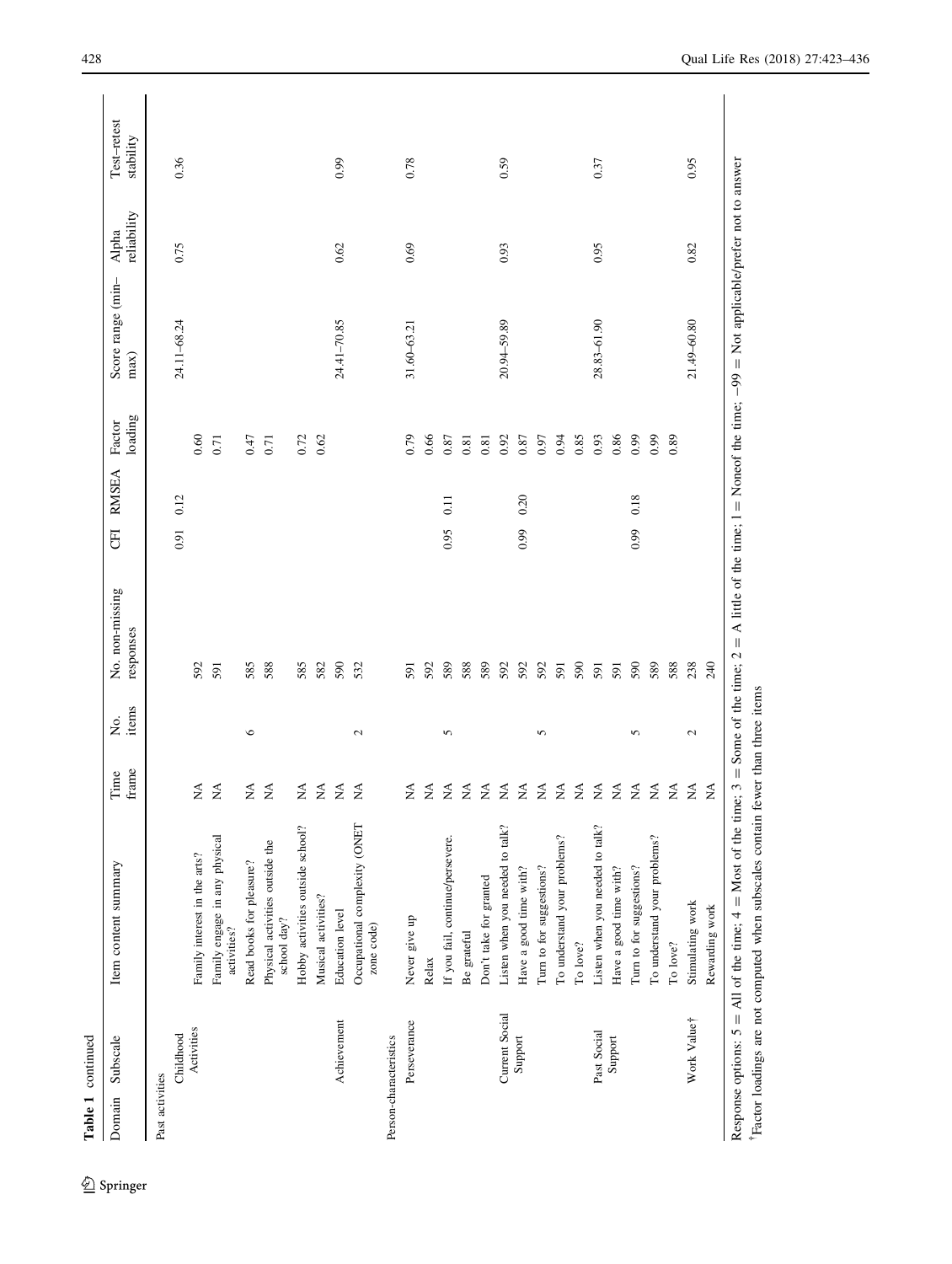sensitive to other issues in the data [[38\]](#page-12-0). Graded IRT models [[39\]](#page-12-0) were then estimated for each unidimensional factor using data from the whole sample with the software package IRTPRO [\[40](#page-12-0)]. We examined item characteristics (item frequencies, item trace lines, item information function values) and other graded response model item output (parameter estimates and marginal fit indicators of local dependence) to identify poorly functioning items. Final selection of items was then made for each subscale prior to the whole-sample CFA. If items were markedly skewed but the item content seemed worthwhile to retain in the final measure, binary scoring was used (e.g., all and most of the time versus some, a little, and none of the time) [\[41](#page-13-0)]. CFA was re-computed for the final measurement model on the entire sample for reporting final model-fit statistics. Cronbach's alpha assessed internal consistency reliability; and intra-class correlations assessed test–retest stability. Missing data were handled with list-wise deletion.

Construct validity was assessed using Pearson correlations between the Reserve-Building Measure's subscales and the standardized measures of QOL, personality, and demographic characteristics, and for inter-correlations among the measure's subscales. Correlation coefficients were interpreted using Cohen's effect size guidelines [\[42](#page-13-0)]: small effect-size correlations being between 0.1 and 0.3, medium between 0.3 and 0.5, and large being greater than 0.5.

Construct validity hypotheses Based on past research [\[5](#page-12-0)], we hypothesized that past and current reserve-building activities would generally be associated but not overlap with indicators of QOL and well-being (i.e., small to medium rather than large effect-size correlations [[42](#page-13-0)]). Reserve-building pursuits that are more physical in nature would be expected to correlate with physical and emotional functioning (QOL), whereas those that are more cognitive or intellectual would be expected to correlate with cognition. More spiritual or contemplative pursuits would be expected to correlate more with emotional functioning and well-being. We anticipated that leisure pursuits that are primarily passive in nature (i.e., passive media consumption) would not correlate with indicators of QOL and well-being. Based on past research [\[23](#page-12-0)], we hypothesized that reserve-building person-factors will generally be associated but not overlap with more adaptive personality characteristics. Specifically, Work Value and Perseverance would have small to moderate effect-size correlations with higher conscientiousness and lower neuroticism. We expect Past and Current Social Support to have small to moderate effect-size correlations with lower neuroticism levels.

Statistical analyses were done using Stata 14 [\[43](#page-13-0)], Mplus 7.4 [[36\]](#page-12-0), and IRTPRO3.1.21505.4001 [\[40](#page-12-0)].

## **Results**

### Sample

The study sample included 592 patients and caregivers. Table [2](#page-8-0) provides the sociodemographic characteristics, and the ICD-10 categories of this heterogeneous sample. The sample had a mean age of 44, and 76% were female. Most respondents were married and living with spouse and/or family members. The most prevalent ICD-10 index health conditions were diseases of the nervous system followed by neoplasms, and endocrine diseases. The most prevalent comorbidities were back pain, depression, and insomnia.

### Psychometric characteristics of the Reserve-Building Measure

Table [1](#page-4-0) provides the psychometric characteristics of the Reserve-Building Measure, including model fit statistics, factor loadings, score ranges, alpha reliability, and intraclass correlation coefficients reflecting test–retest stability. The prevalence of missing data on the Reserve-Building Measure was very low overall (0.003–1.7%) (Table [1](#page-4-0)), with the exception of the two work-related items. The Work Value subscale was missing-by-design (i.e., a skiplogic ensured that the items were only presented to respondents if they were currently working,  $n = 238-240$ . The Occupational Complexity score  $(n = 532)$  was missing if the respondent's job was not listed in the response options, and thus would not have a complexity code. After subscales were finalized based on factor analysis (see below), items within each subscale were evaluated further using IRT analysis. Subscales with fewer than 3 items were not subject to IRT calibration. For each subscale, the IRT analyses confirmed the absence of local dependence (excess residual item covariance) in each subscale, and informed item and sub-scale scoring. Specifically, we examined category trace lines for each item to identify the efficiency of the response options. For items with excess overlap in the category trace lines, we opted to collapse adjacent categories until every score assigned to an item reflected unique information. Accordingly, items related to watching television, browsing the internet, time alone, and reading books or magazines were collapsed to binary scoring (daily  $= 1$ , other  $= 0$ ).

#### Current reserve-building activity subscales

The EFA of the 31 Current Activity items yielded a ninefactor solution on the test sample. After dropping three items (radio, spending time with friend, going to theme parks) because they did not load predominantly on any one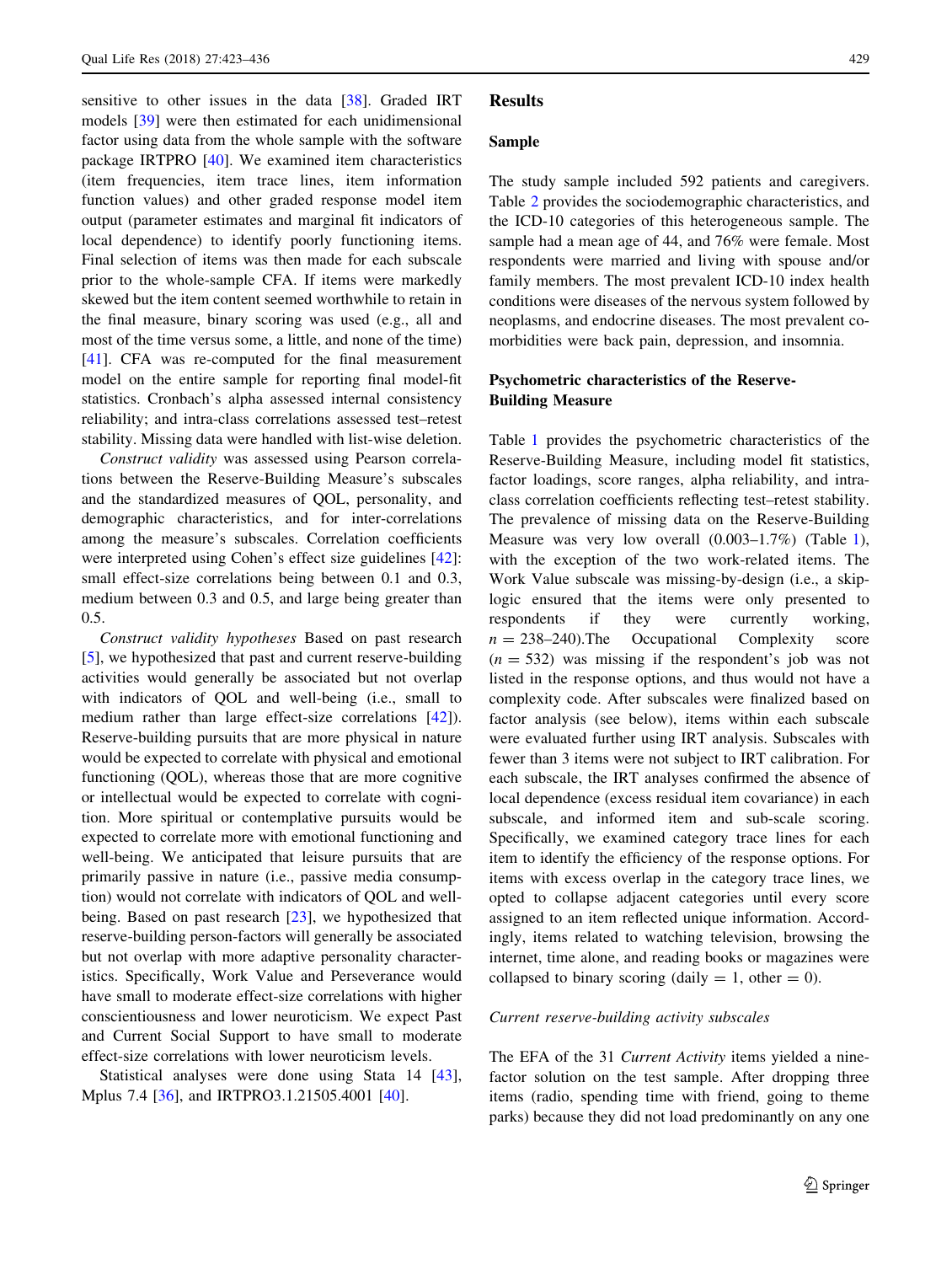factor, the fit of this 9-factor solution was excellent  $(CFI = 0.98$ , RMSEA = 0.03), and was subsequently confirmed in CFAs run on the validation sample  $(CFI = 0.89$ , RMSEA = 0.06) and whole-sample final CFA (CFI =  $0.90$ , RMSEA =  $0.07$ ). The nine current-activities subscales are Active in the World (e.g., attending lectures; 3 items), Games (e.g., puzzles; 3 items), Outdoors (e.g., spending time outdoors; 3 items), Creative (e.g., hobbies involving working with one's hands; 4 items), Religious/Spiritual (e.g., individual or group religious; 3 items), Exercise (e.g., mild, moderate and strenuous exercise; 4 items), Inner Life (e.g., reading; 3 items), Shopping/ Cooking (e.g., cooking as a hobby; 2 items), and Passive Media Consumption (e.g., watching television; 3 items). These subscales tapped eight groupings of activities expected to enhance reserve, as well as one (i.e., Passive Media Consumption) expected not only not to enhance reserve-building but also to consume substantial amounts of time which could be devoted to more reserve-building activities.

This nine-factor solution reflects the domains posited by reserve theory [\[4](#page-12-0)]: physical (Exercise, Outdoors), cultural (Active in the World), intellectual (Games, Creative, Inner Life), communal (Religious/Spiritual), and spiritual pursuits (Religious/Spiritual, Inner Life) that are reservebuilding while passive media consumption is posited to not be reserve-building. The Current Activities subscales (28 items) had moderate alpha reliability (i.e.,  $>0.60$ ), with the exception of Inner Life, Shopping/Cooking, and Passive Media Consumption (alpha range 0.45–0.48). Most had high test–retest stability (i.e.,  $ICC = 0.81-0.92)$ , with the exception of Passive Media Consumption (ICC  $= 0.43$ ).

### Past reserve-building activity subscales

The EFA of the 10 Past Activities yielded a two-factor solution on the test sample (CFI =  $0.90$ , RMSEA =  $0.12$ ), and suggested dropping two variables related to mother's and father's education because they did not load on either factor. The two factor model was confirmed in CFAs run on the validation sample (CFI =  $0.92$ , RMSEA =  $0.15$ ) and the whole-sample final CFA  $(CFI = 0.91$ ,  $RMSEA = 0.12$ . The *Past Activities* subscales included Childhood Activities (6 items tapping family activities related to exercise, hobbies and the arts) and Achievement (respondent's education and profession). Both Childhood Activities and Achievement subscales had moderate alpha reliability (0.68 and 0.62, respectively), only Achievement had strong test–retest stability (ICC  $= 0.996$ ).

#### Reserve-building person characteristics

The Person Characteristics subscales included Perseverance, Past and Current Social Support, and Work Value. The EFA of nine Perseverance items yielded multiplefactor solutions, but an examination of the item frequency distributions suggested that only five of the items had distributions that sampled all the response options. The EFA of the remaining five Perseverance items fit a onefactor solution on the test sample  $(CFI = 0.96,$  $RMSEA = 0.08$ , which was confirmed in the CFA on the validation sample (CFI =  $0.98$ , RMSEA =  $0.13$ ), and the whole-sample final CFA (CFI =  $0.95$ , RMSEA =  $0.11$ ). This subscale demonstrated moderate alpha reliability  $(\alpha = 0.69)$  and high test–retest stability (ICC = 0.78). The EFA of 5 Current Social Support items yielded a onefactor solution on the test sample  $(CFI = 1.00,$  $RMSEA = 0.14$ , which was confirmed in CFAs run on the validation sample  $(CFI = 0.99$ , RMSEA = 0.22) and whole-sample final CFA (CFI =  $0.99$ , RMSEA =  $0.20$ ). This subscale demonstrated high alpha reliability  $(\alpha = 0.93)$  but only moderate test–retest stability  $(ICC = 0.59)$ . No items were dropped in either the Past or Current Social Support subscales. The EFA of 5 Past Social Support items yielded a one-factor solution on the test sample  $(CFI = 1.00, RMSEA = 0.06)$ , which was confirmed in CFAs run on the validation sample  $(CFI = 1.00$ , RMSEA = 0.17) and whole-sample final CFA  $(CFI = 0.99$ , RMSEA = 0.18). This subscale demonstrated high alpha reliability ( $\alpha = 0.95$ ) but low test–retest stability (ICC =  $0.37$ ). The EFA of Work Value items yielded a one-factor solution on the test sample  $(CFI = 1.00, RMSEA = 0.00)$ . Only two items were kept in the subscale (i.e., stimulating and rewarding; importance of work was dropped), which precluded further CFA. This subscale demonstrated high alpha reliability ( $\alpha = 0.82$ ) and high test–retest stability (ICC =  $0.95$ ).

### Reserve-Building Measure subscale intercorrelations

The Reserve-Building Measure subscales generally had small effect-size inter-correlations (Table [3](#page-9-0)), suggesting that they measure distinct constructs. Among the Current Activities component of the measure, several subscales had medium effect-size correlations, suggesting that they measure related but not overlapping constructs. Active in the World had medium effect-size correlations with Outdoor, Creative, Religious/Spiritual, and Exercise. Outdoor had medium effect-size correlations with Creative, Exercise, and Shopping/Cooking. Creative had medium effectsize correlations with Religious Spiritual and Shopping/ Cooking. Among the past-activities components,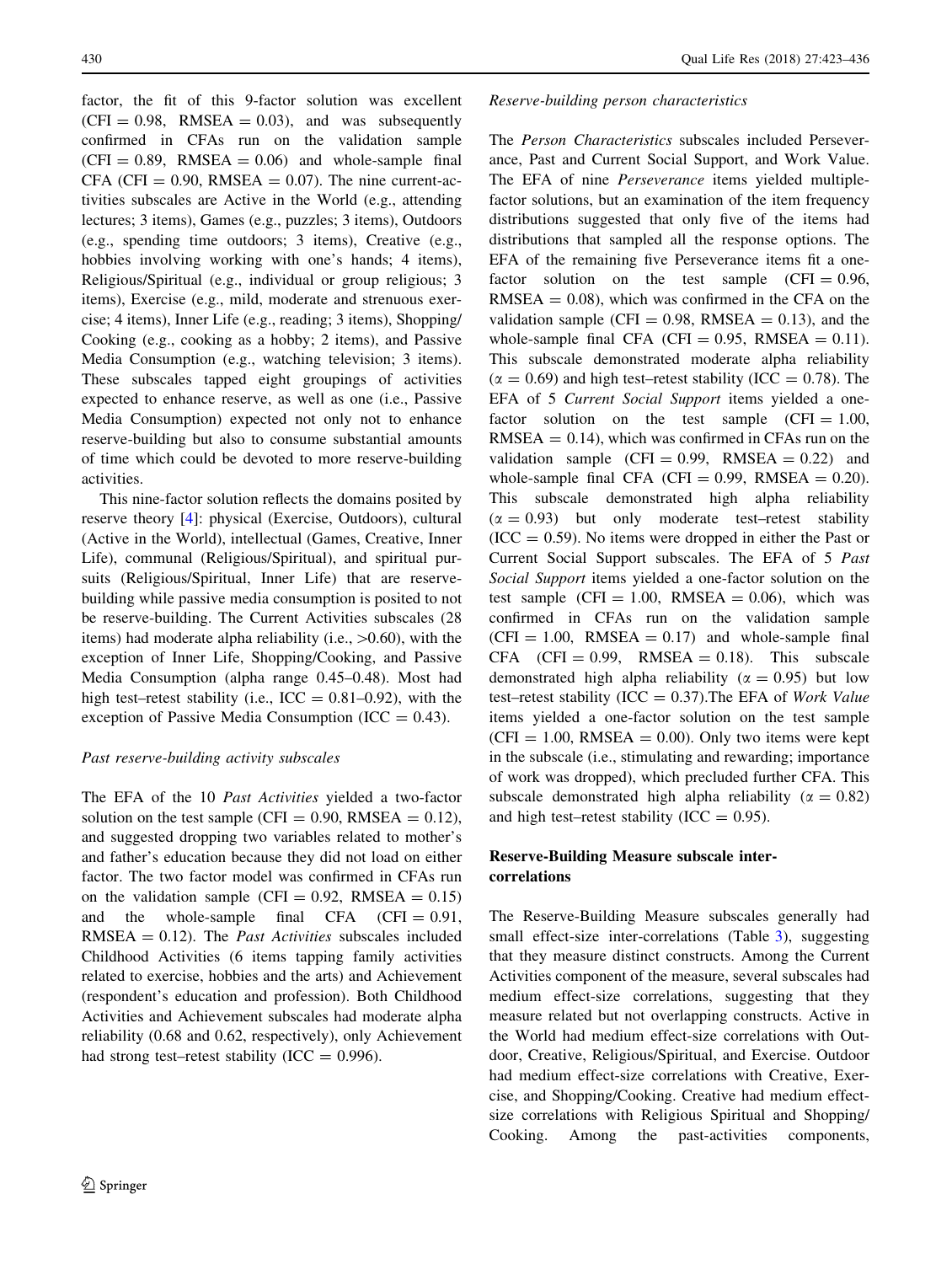### <span id="page-8-0"></span>Table 2 Sample characteristics

| Variable                                                                         |                  |
|----------------------------------------------------------------------------------|------------------|
| $\boldsymbol{n}$                                                                 | 592              |
| Age                                                                              |                  |
| Mean (SD)                                                                        | 43.62<br>(18.72) |
| Gender $(\%)$                                                                    |                  |
| Male                                                                             | 21%              |
| Female                                                                           | 76%              |
| Status                                                                           |                  |
| Patient                                                                          | 75.34%           |
| Caregiver                                                                        | 17.40%           |
| Patient and Caregiver                                                            | 7.26%            |
| Employment status                                                                |                  |
| Employed                                                                         | 40.44%           |
| Unemployed                                                                       | 15.74%           |
| Retired                                                                          | 11.00%           |
| Disabled due to medical condition                                                | 31.81%           |
| Prefer not to answer/do not know                                                 | 1.02%            |
| ICD-10 Diagnostic Category of Index Condition                                    |                  |
| Diseases of the nervous system                                                   | 39%              |
| Neoplasms                                                                        | 19%              |
| Endocrine, nutritional and metabolic diseases                                    | 9%               |
| Diseases of the musculoskeletal system and<br>connective tissue                  | 6%               |
| Diseases of the blood and blood-forming organs and<br>immune mechanism disorders | 5%               |
| Diseases of the circulatory system                                               | $2\%$            |
| Diseases of the digestive system                                                 | $2\%$            |
| Congenital malformations, deformations and<br>chromosomal abnormalities          | $2\%$            |
| Other                                                                            | 15%              |
| Comorbidities $(\%)^b$                                                           |                  |
| Back pain                                                                        | 58%              |
| Depression                                                                       | 51%              |
| Insomnia                                                                         | 41%              |
| Arthritis                                                                        | 37%              |
| <b>High Blood Pressure</b>                                                       | 29%              |
| Cancer (now or in the past)                                                      | 26%              |
| Asthma                                                                           | 22%              |
| Ulcer or stomach disease                                                         | 14%              |
| Diabetes                                                                         | 9%               |
| Lung Disease                                                                     | 9%               |
| <b>Heart Disease</b>                                                             | 8%               |
| Kidney Disease                                                                   | $4\%$            |
| <b>Liver Disease</b>                                                             | 3%               |
| Stroke                                                                           | 2%               |
| Marital Status (%)                                                               |                  |
| Never Married                                                                    | 14%              |
| Married                                                                          | 61%              |
| Cohabitation/Domestic Partnership                                                | 7%               |

| <b>Table 2</b> continued |  |
|--------------------------|--|
|--------------------------|--|

| Variable                                   |       |
|--------------------------------------------|-------|
| Separated                                  | $2\%$ |
| Divorced                                   | 13%   |
| Widowed                                    | 2%    |
| Missing                                    | $1\%$ |
| Income $(\% )$                             |       |
| Less than $$15,000$                        | 9%    |
| \$15,001 to \$30,000                       | 15%   |
| \$30,001 to \$50,000                       | 17%   |
| \$50,001 to \$100,000                      | 28%   |
| \$100,001 to \$150,000                     | 13%   |
| \$150,001 to 200,000                       | 3%    |
| Over \$200,000                             | 3%    |
| Missing                                    | 12%   |
| Living situation <sup>a</sup> $(\%)$       |       |
| Spouse/Partner                             | 70%   |
| Other Relative (children, sibling, parent) | 51%   |
| Friend/Companion                           | $4\%$ |
| Pet(s)                                     | 47%   |
| Alone                                      | 9%    |
| Other                                      | 3%    |
|                                            |       |

<sup>a</sup>May add up to more than 100% because respondents were allowed to check all that apply

<sup>b</sup>Respondents listed their comorbidities, which may overlap with the ICD-10 code for their index condition

Childhood Activities had a medium effect-size correlation with Past Social Support. Among the person-factors components, Perseverance was correlated with almost none of the subscales, with the exception of a small effect-size correlation with Inner Life. In contrast, Current Social Support had small effect-size correlations with almost all the subscales with the exception of Achievement. Past Social Support had medium effect-size correlations with Current Social Support and Childhood Activities.

#### Construct validity correlations

Table [4](#page-10-0) shows the correlations among the new measure's subscales and established measures of QOL, well-being, and personality. As hypothesized, none of the Reserve-Building Measure subscales had large correlations with the standardized measures, suggesting that they all measure distinct constructs. Three current-activities subscales measured related but not overlapping constructs with standardized measures: Active in the World was moderately associated (i.e., medium effect-size correlations) with better emotional functioning. Outdoor and Exercise correlated moderately with physical functioning. All other Reserve-Building Measure current-activities and past-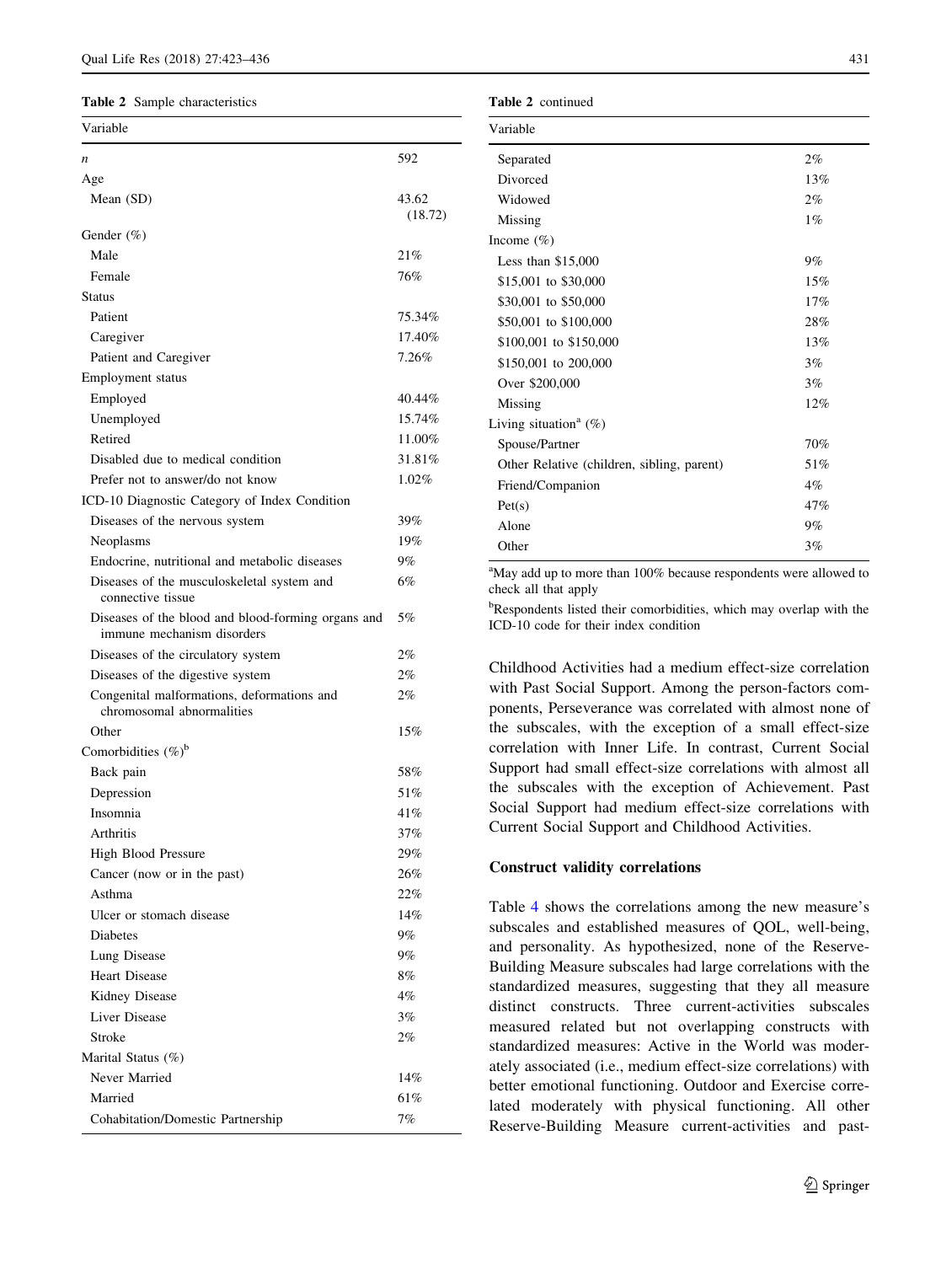### <span id="page-9-0"></span>Table 3 Reserve-Building Measure intercorrelations

|                               | Current activities        |                      |          |             |                         |          |                                 |                      |                     |
|-------------------------------|---------------------------|----------------------|----------|-------------|-------------------------|----------|---------------------------------|----------------------|---------------------|
|                               | Active in<br>the<br>world | Games                | Outdoor  | Creative    | Religious/<br>Spiritual | Exercise | Passive<br>Media<br>Consumption | Shopping/<br>Cooking | Inner<br>life       |
| Current-reserve building      |                           |                      |          |             |                         |          |                                 |                      |                     |
| Active in the world           |                           |                      |          |             |                         |          |                                 |                      |                     |
| Games                         | 0.19                      |                      |          |             |                         |          |                                 |                      |                     |
| Outdoor                       | 0.33                      | 0.21                 |          |             |                         |          |                                 |                      |                     |
| Creative                      | 0.33                      | 0.27                 | 0.39     |             |                         |          |                                 |                      |                     |
| Religious/Spiritual           | 0.31                      | 0.19                 | 0.22     | 0.32        |                         |          |                                 |                      |                     |
| Exercise                      | 0.31                      | 0.10                 | 0.46     | 0.25        | 0.16                    |          |                                 |                      |                     |
| Passive Media<br>Consumption  | 0.16                      | 0.44                 | 0.18     | 0.23        | 0.11                    | 0.16     |                                 |                      |                     |
| Shopping/Cooking              | 0.24                      | 0.20                 | 0.33     | 0.34        | 0.26                    | 0.29     | 0.11                            |                      |                     |
| Inner life                    | $-0.01$                   | 0.20                 | 0.03     | 0.10        | 0.00                    | $-0.02$  | 0.27                            | 0.19                 |                     |
| Past Reserve-Building         |                           |                      |          |             |                         |          |                                 |                      |                     |
| Childhood Activities          | 0.26                      | 0.13                 | 0.16     | 0.28        | 0.28                    | 0.24     | 0.19                            | 0.15                 | 0.02                |
| Achievement                   | 0.26                      | 0.02                 | 0.12     | 0.07        | 0.02                    | 0.13     | 0.15                            | $-0.08$              | $-0.08$             |
| Person Factors                |                           |                      |          |             |                         |          |                                 |                      |                     |
| Perseverence                  | 0.00                      | 0.03                 | 0.09     | 0.05        | 0.05                    | $-0.01$  | 0.08                            | 0.09                 | 0.12                |
| <b>Current Social Support</b> | 0.19                      | 0.14                 | 0.21     | 0.19        | 0.20                    | 0.12     | 0.24                            | 0.22                 | 0.16                |
| Past Social Support           | 0.19                      | 0.04                 | 0.10     | 0.10        | 0.17                    | 0.13     | 0.08                            | 0.13                 | 0.05                |
| Work Value                    | 0.13                      | 0.08                 | 0.09     | 0.04        | 0.11                    | 0.16     | 0.16                            | 0.14                 | 0.05                |
|                               | Past activities           |                      |          |             | Person factors          |          |                                 |                      |                     |
|                               |                           | Childhood activities |          | Achievement | Perseverence            |          | Current social support          |                      | Past social support |
|                               |                           |                      |          |             |                         |          |                                 |                      |                     |
| Current-reserve building      |                           |                      |          |             |                         |          |                                 |                      |                     |
| Active in the world           |                           |                      |          |             |                         |          |                                 |                      |                     |
| Games                         |                           |                      |          |             |                         |          |                                 |                      |                     |
| Outdoor                       |                           |                      |          |             |                         |          |                                 |                      |                     |
| Creative                      |                           |                      |          |             |                         |          |                                 |                      |                     |
| Religious/Spiritual           |                           |                      |          |             |                         |          |                                 |                      |                     |
| Exercise                      |                           |                      |          |             |                         |          |                                 |                      |                     |
| Passive Media<br>Consumption  |                           |                      |          |             |                         |          |                                 |                      |                     |
| Shopping/Cooking              |                           |                      |          |             |                         |          |                                 |                      |                     |
| Inner life                    |                           |                      |          |             |                         |          |                                 |                      |                     |
| Past Reserve-Building         |                           |                      |          |             |                         |          |                                 |                      |                     |
| Childhood Activities          |                           |                      |          |             |                         |          |                                 |                      |                     |
| Achievement                   | 0.22                      |                      |          |             |                         |          |                                 |                      |                     |
| Person Factors                |                           |                      |          |             |                         |          |                                 |                      |                     |
| Perseverence                  | 0.03                      |                      | $-0.06$  |             |                         |          |                                 |                      |                     |
| <b>Current Social Support</b> | 0.19                      |                      | 0.04     |             | 0.11                    |          |                                 |                      |                     |
| Past Social Support           | 0.34                      |                      | $0.07\,$ |             | 0.16                    |          | 0.32                            |                      |                     |
| Work Value                    | 0.27                      |                      | 0.30     |             | 0.11                    |          | 0.23                            | 0.17                 |                     |

Bold Moderate effect-size correlation: related but not overlapping constructs (0.30 < Pearson's  $r < 0.50$ )

*Italics* Small effect-size correlation: unrelated constructs (0.10 < Pearson's  $r < 0.30$ )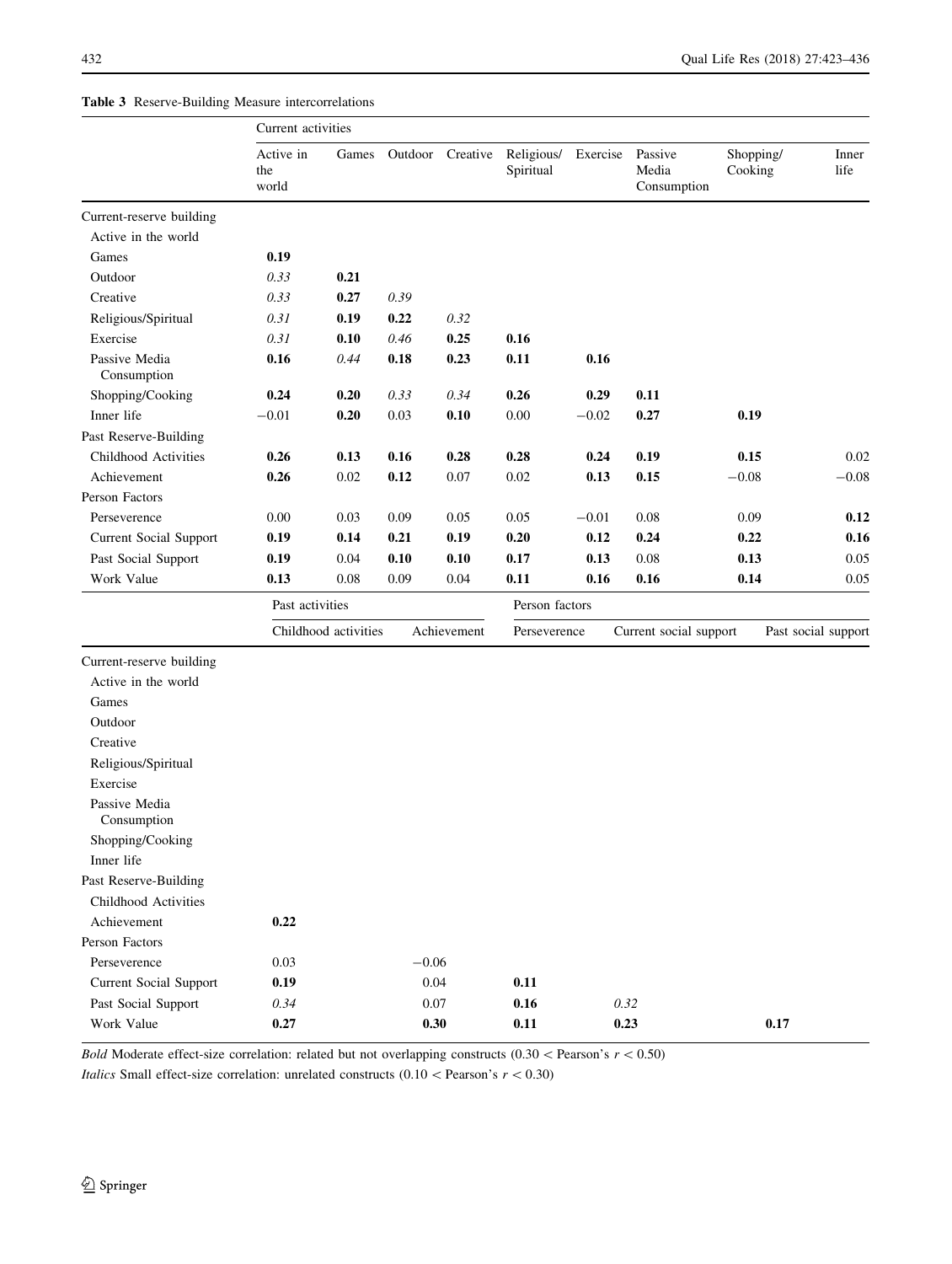#### <span id="page-10-0"></span>Table 4 Construct validity correlations

|                                                | Current activities     |                         |                 |             |                         |          |                |                              |                      |  |
|------------------------------------------------|------------------------|-------------------------|-----------------|-------------|-------------------------|----------|----------------|------------------------------|----------------------|--|
|                                                | Active in<br>the world | Games                   | <b>Outdoors</b> | Creative    | Religious/<br>Spiritual | Exercise | Inner<br>life  | Passive Media<br>Consumption | Shopping/<br>Cooking |  |
| Quality of life                                |                        |                         |                 |             |                         |          |                |                              |                      |  |
| PROMIS Physical<br>Functioning                 | 0.26                   | 0.00                    | 0.36            | 0.09        | 0.08                    | 0.43     | 0.03           | $-0.12$                      | 0.18                 |  |
| <b>PROMIS Emotional</b><br>Functioning         | 0.33                   | 0.08                    | 0.29            | 0.18        | 0.25                    | 0.22     | 0.15           | 0.02                         | 0.20                 |  |
| NeuroQOL Applied<br>Cognition                  | $-0.11$                | 0.02                    | $-0.07$         | $-0.06$     | $-0.06$                 | $-0.05$  | $-0.07$        | $-0.05$                      | $-0.14$              |  |
| Well-Being                                     |                        |                         |                 |             |                         |          |                |                              |                      |  |
| <b>Environmental Mastery</b>                   | 0.23                   | 0.02                    | 0.25            | 0.10        | 0.15                    | 0.18     | 0.12           | 0.04                         | 0.18                 |  |
| NeuroQOL Positive<br>Affect and Well-<br>Being | 0.28                   | 0.13                    | 0.26            | 0.20        | 0.24                    | 0.18     | 0.15           | 0.07                         | 0.27                 |  |
| Personality                                    |                        |                         |                 |             |                         |          |                |                              |                      |  |
| Extraversion                                   | 0.02                   | $-0.02$                 | 0.03            | $-0.01$     | 0.02                    | 0.02     | $-0.09$        | 0.03                         | 0.06                 |  |
| Agreeableness                                  | 0.11                   | $-0.03$                 | 0.01            | 0.01        | 0.12                    | $-0.03$  | 0.08           | $-0.03$                      | 0.00                 |  |
| Conscientious                                  | 0.08                   | $-0.09$                 | 0.18            | 0.05        | 0.09                    | 0.12     | 0.04           | $-0.05$                      | 0.07                 |  |
| Neuroticism                                    | $-0.15$                | $-0.04$                 | $-0.18$         | $-0.09$     | $-0.09$                 | $-0.08$  | $-0.11$        | $-0.05$                      | $-0.10$              |  |
| Openness                                       | 0.14                   | 0.02                    | 0.02            | 0.16        | 0.07                    | 0.04     | 0.11           | 0.02                         | 0.01                 |  |
|                                                |                        | Past activities         |                 |             | Person facyors          |          |                |                              |                      |  |
|                                                |                        | Childhood<br>Activities |                 | Achievement | Perseverence            | Support  | Current Social | Past Social<br>Support       | Work<br>Value        |  |
| Quality of life                                |                        |                         |                 |             |                         |          |                |                              |                      |  |
| <b>PROMIS</b> Physical Functioning             |                        | 0.10                    |                 | 0.13        | 0.03                    | 0.23     |                | 0.19                         | 0.11                 |  |
| PROMIS Emotional Functioning                   |                        | 0.18                    |                 | 0.19        | 0.09                    | 0.50     |                | 0.30                         | 0.33                 |  |
| NeuroQOL Applied Cognition                     |                        | $-0.11$                 |                 | 0.01        | $-0.13$                 | $-0.23$  |                | $-0.15$                      | $-0.13$              |  |
| Well-Being                                     |                        |                         |                 |             |                         |          |                |                              |                      |  |
| <b>Environmental Mastery</b>                   |                        | 0.11                    |                 | 0.15        | 0.11                    | 0.40     |                | 0.23                         | 0.31                 |  |
| NeuroQOL Positive Affect and<br>Well-Being     |                        | 0.14                    |                 | 0.06        | 0.20                    | 0.48     |                | 0.28                         | 0.31                 |  |
| Personality                                    |                        |                         |                 |             |                         |          |                |                              |                      |  |
| Extraversion                                   |                        | 0.00                    |                 | 0.04        | 0.12                    | 0.06     |                | 0.15                         | 0.14                 |  |
| Agreeableness                                  |                        | 0.06                    |                 | 0.07        | 0.12                    | 0.10     |                | 0.07                         | 0.09                 |  |
| Conscientious                                  |                        | 0.16                    |                 | 0.14        | 0.10                    | 0.14     |                | 0.05                         | 0.27                 |  |
| Neuroticism                                    |                        | $-0.15$                 |                 | $-0.09$     | $-0.17$                 | $-0.21$  |                | $-0.22$                      | $-0.21$              |  |
| Openness                                       |                        | 0.16                    |                 | 0.08        | 0.03                    | 0.03     |                | 0.03                         | $-0.09$              |  |

Bold Moderate correlation: related but not overlapping constructs

Italics Small correlation: unrelated constructs

activities subscales had minimal or no correlation with standardized measures. Among the Reserve-Building Measure person-factors subscales, Current and Past Social Support and Work Value had moderate correlations with emotional functioning, and Current Social Support and Work Value had moderate correlations with environmental mastery. As hypothesized, all other Reserve-Building Measure person-factor subscales had minimal or no correlation with standardized measures.

#### **Discussion**

The Reserve-Building Measure provides a potentially useful measure of activities and person-factors related to reserve which are distinct from QOL, well-being and personality. Whereas test–retest stability was within an acceptable range for most subscales, the internal consistency reliability was in the moderate-to-low range for most subscales. This may reflect the fact that the subscales had a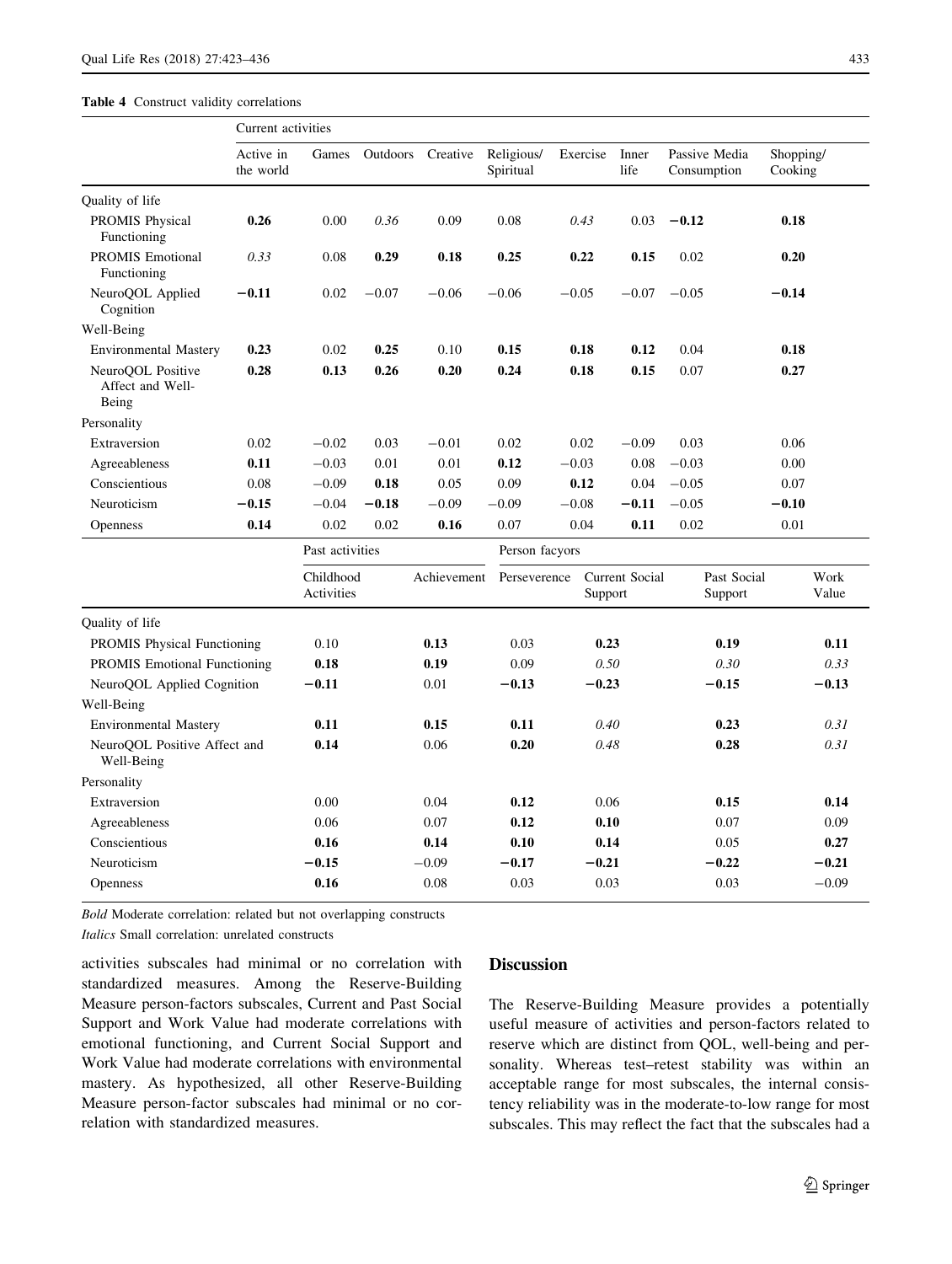<span id="page-11-0"></span>small number of items which were quite distinct, i.e., tapped relatively different types of activities within a domain. The measure's nine current activities subscales span a range of activities that reflect how people spend their leisure time, based on past research done by members of our group and others  $[6, 10, 11, 20, 44]$  $[6, 10, 11, 20, 44]$  $[6, 10, 11, 20, 44]$  $[6, 10, 11, 20, 44]$  $[6, 10, 11, 20, 44]$  $[6, 10, 11, 20, 44]$  $[6, 10, 11, 20, 44]$  $[6, 10, 11, 20, 44]$  $[6, 10, 11, 20, 44]$  $[6, 10, 11, 20, 44]$ . Some of these activities are hypothesized to enhance reserve (e.g., Active in the World, Games, Outdoor, Creative, Religious/Spiritual, Exercise, Inner Life, Shopping/Cooking) and one is expected not to have any salutogenic effect (i.e., Passive Media Consumption) [[45\]](#page-13-0). Past Activities tap childhood activities that would have built reserve in the past. Person Factors assess characteristics expected to play a role in an individual's emotional and attitudinal resources that would influence one's ability to navigate challenging situations, which is considered an important aspect of adaptability [\[46](#page-13-0)] and possibly reserve. Future work will continue to hone items and evaluate the psychometric characteristics of the evolving tool.

The present study has a notable strength in its large and heterogeneous sample, which is useful for validating a general purpose scale such as the Reserve-Building measure. The limitations of this study should, however, be noted. While the sample is heterogeneous in its illness representation, it may over-represent patients who take an active role in their illness management, given their willingness to be a panel member for studies of rare diseases. Further, the new Reserve-Building Measure had several subscales with low test–retest stability (i.e., ICC's of 0.36–0.59), which warrants further examination. In past research done by members of our group, we have noted that low stability on a coping measure was associated with behavioral factors, such as neurocognitive problems, psychological morbidity, locus of control, and existential angst [\[47](#page-13-0)]. Future research might examine what factors are associated with low stability on the Passive Media Consumption, Childhood Activities, and Current and Past Social Support subscales on the Reserve-Building Measure. Further, several subscale's CFA had higher-thanpreferable RMSEA statistics (i.e.,  $>0.08$  as seen in subscales for Past Activities and Person Characteristics), despite acceptable CFI fit indices. It is notable that these same subscales, which are important to retain because of reserve theory (Fig. [1;](#page-1-0) [[3,](#page-12-0) [4](#page-12-0), [48](#page-13-0)]), had low test–retest stability. Future research should focus on testing hypotheses related to recall bias or other response biases in these subscales. More advanced methods might be used in future research to assess discriminant validity and convergent validity, such as composite reliability; item reliabilities; and average variance extracted [\[49](#page-13-0), [50](#page-13-0)]. Further attention might also address important aspects of the new measure's utility, such as cut-off points for clinical use, predictive validity in prospective research, and item development for

the above-mentioned subscales. For example, if future data sets yield similarly skewed items for the items related to watching television, browsing the internet, time alone, and reading books or magazines, we are considering changing the response options in future iterations of this measure.

The Reserve-Building Measure thus expands the measurement of reserve-related concepts by tapping a broader range of activity domains, by assessing domains that are posited to contribute to reserve as well as those that take up an individual's discretionary time and thus detract from reserve-building. Further, it assesses person-characteristics that are relevant to reserve and that may be amenable to behavioral-change interventions. This new measure can be used to study the longitudinal impact of activities and person-characteristics in buffering chronically ill patients form further disability progression. It could be used as a coaching tool, to identify the activities that might be pursued. It could be used for international comparisons and/or collaborations since international feedback from three countries was core to its development. It is hoped that the Reserve-Building Measure will provide a useful tool to researchers interested in understanding what individuals can do to influence their resilience to disease and disease progression over time.

Acknowledgements We are grateful to Maria Orlando Edelen, Ph.D., Brian C. Healy, Ph.D., Adri van der Wurff, Ph.D., and David Eton, Ph.D. for helpful discussions; Randi Andenaes, RN, Ph.D., Inger Utne, RN, Ph.D., Nina Misvaer, RN, PHN, and other faculty from the Oslo and Akershus University College in Oslo, Norway, and Pythia Nieuwkerk, Ph.D., from the Academic Medical Center, University of Amsterdam, for help translating, piloting the measure, and suggesting changes to ensure its cross-cultural applicability. We gratefully acknowledge Victoria Powell, M.P.H., for assistance with data management and statistical programming early in the course of this study. Drs Sprangers and Nieuwkerk were supported by a grant from the Netherlands Organization for Scientific Research (NWO 310-20-003).

How to Obtain the Reserve-Building Measure The interested reader can obtain the DeltaQuest Reserve-Building Measure and further information about item parameters by contacting the first author (CES) and licensing the tool from DeltaQuest Foundation for a specified use and term. License fees vary, depending on the nature of the licensee organization (e.g., academic, not-for-profit, for-profit). Such fees are used to fund further measurement development by DeltaQuest Foundation for use in clinical research and practice.

#### Compliance with ethical standards

Conflict of interest All authors declare that they have no potential conflicts of interest.

#### References

1. Bonanno, G. A., & Diminich, E. D. (2013). Annual research review: Positive adjustment to adversity–trajectories of minimal– impact resilience and emergent resilience. Journal of Child Psychology and Psychiatry, 54(4), 378–401.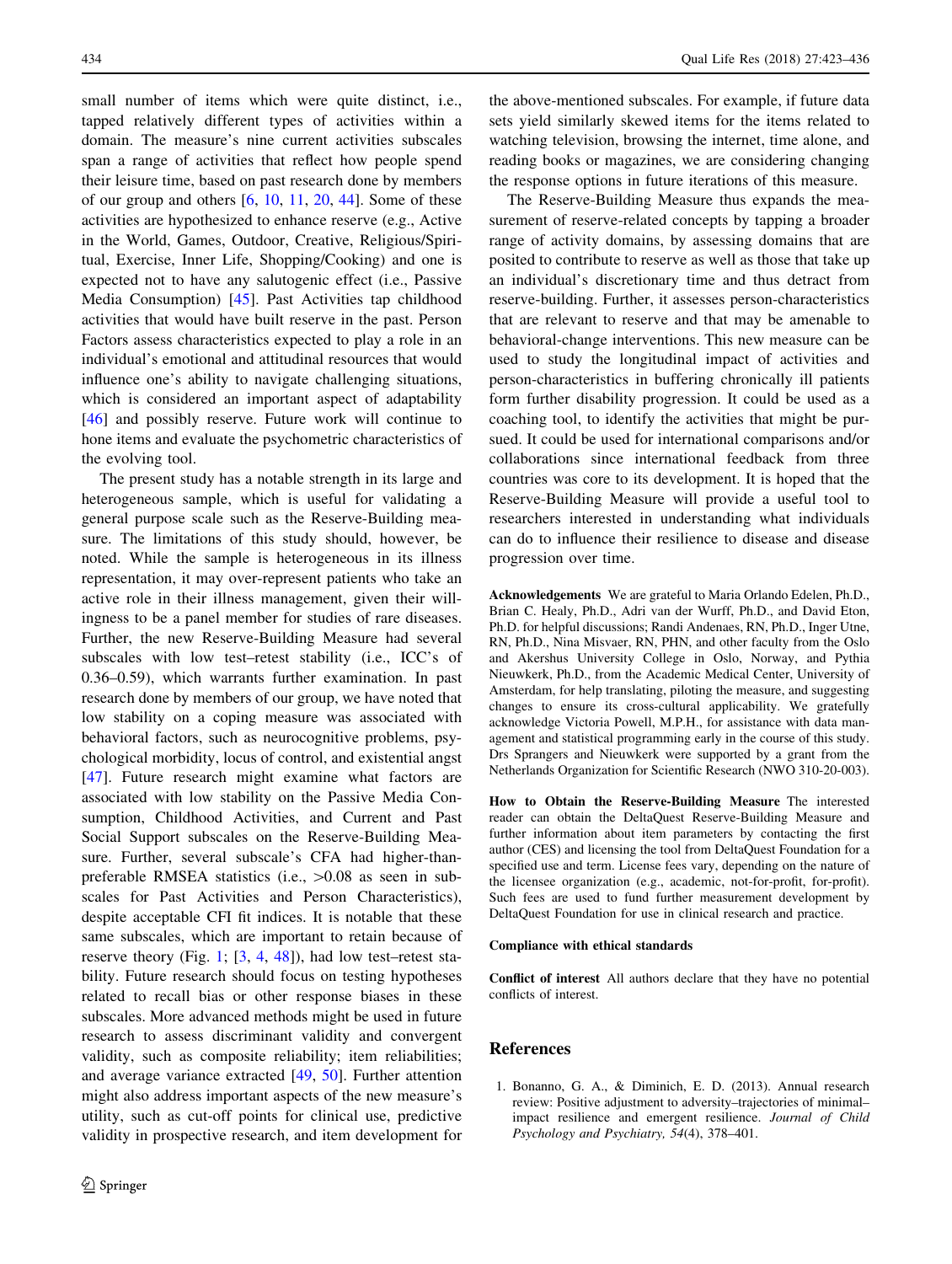- <span id="page-12-0"></span>2. Bonanno, G. A., Kennedy, P., Galatzer-Levy, I. R., Lude, P., & Elfström, M. L. (2012). Trajectories of resilience, depression, and anxiety following spinal cord injury. Rehabilitation Psychology, 57(3), 236.
- 3. Stern, Y. (2007). Cognitive reserve: Theory and applications (p. 344). New York: Taylor & Francis.
- 4. Schwartz, C. E., Rapkin, B. D., & Healy, B. C. (2016). Reserve and reserve-building activities research: Key challenges and future directions. BMC Neuroscience, 17, 62.
- 5. Schwartz, C. E., Snook, E. M., Quaranto, B. R., Benedict, R. H., & Vollmer, T. (2013). Cognitive reserve and patient-reported outcomes. Multiple Sclerosis Journal, 19(1), 87–105.
- 6. Sumowski, J. F., Wylie, G. R., Chiaravalloti, N., & DeLuca, J. (2010). Intellectual enrichment lessens the effect of brain atrophy on learning and memory in multiple sclerosis. Neurology, 74(24), 1942–1945.
- 7. Stern, Y., Gurland, B., Tatemichi, T. K., Tang, M. X., Wilder, D., & Mayeux, R. (1994). Influence of education and occupation on the incidence of Alzheimer's disease. Journal of the American Medical Association, 271(13), 1004–1010.
- 8. Benedict, R. H., Morrow, S. A., Weinstock Guttman, B., Cookfair, D., & Schretlen, D. J. (2010). Cognitive reserve moderates decline in information processing speed in multiple sclerosis patients. Journal of the International Neuropsychological Society, 16(5), 829–835.
- 9. Sumowski, J. F., Rocca, M. A., Leavitt, V. M., Dackovic, J., Mesaros, S., Drulovic, J., et al. (2014). Brain reserve and cognitive reserve protect against cognitive decline over 4.5 years in MS. Neurology, 82(20), 1776–1783.
- 10. Sumowski, J. F., Wylie, G. R., Gonnella, A., Chiaravalloti, N., & Deluca, J. (2010). Premorbid cognitive leisure independently contributes to cognitive reserve in multiple sclerosis. Neurology, 75(16), 1428–1431.
- 11. Stern, Y. (2002). What is cognitive reserve? Theory and research application of the reserve concept. Journal of the International Neuropsychological Society, 8, 448–460.
- 12. Sumowski, J. F., Rocca, M. A., Leavitt, V. M., Riccitelli, G., Comi, G., Deluca, J., et al. (2013). Brain reserve and cognitive reserve in multiple sclerosis: What you've got and how you use it. Neurology, 80(24), 2186–2193.
- 13. Stern, Y., Habeck, C., Moeller, J., Scarmeas, N., Anderson, K. E., Hilton, H. J., et al. (2005). Brain networks associated with cognitive reserve in healthy young and old adults. Cerebral Cortex, 15(4), 394–402.
- 14. Stern, Y. (2006). Cognitive reserve and Alzheimer disease. Alzheimer Disease and Associated Disorders, 20(2), 112-117.
- 15. Sumowski, J. F., & Leavitt, V. M. (2013). Cognitive reserve in multiple sclerosis. Mult Scler., 19(9), 1122–1127.
- 16. Goleman, D. (2006). Emotional intelligence: Bantam.
- 17. Sole-Padulles, C., Bartres-Faz, D., Junque, C., Vendrell, P., Rami, L., Clemente, I. C., et al. (2009). Brain structure and function related to cognitive reserve variables in normal aging, mild cognitive impairment and Alzheimer's disease. Neurobiology of Aging, 30(7), 1114–1124.
- 18. Godin, G., & Shephard, R. (1997). Godin leisure-time exercise questionnaire. Medicine and Science in Sports and Exercise, 29(6), 36–38.
- 19. Development NCfON. O\*NET Online. [https://www.onetonline.](https://www.onetonline.org/) [org/](https://www.onetonline.org/).
- 20. Schwartz, C. E., Quaranto, B. R., Healy, B. C., Benedict, R. H., & Vollmer, T. L. (2013). Cognitive reserve and symptom experience in multiple sclerosis: A buffer to disability progression over time? Archives of Physical Medicine and Rehabilitation, 94(10), 1971–1981.
- 21. Schwartz, C. E., Snook, E., Quaranto, B., Benedict, R. H., Rapkin, B. D., & Vollmer, T. (2013). Cognitive reserve and appraisal

in multiple sclerosis. Multiple Sclerosis and Related Disorders, 2(1), 36–44.

- 22. Schwartz, C. E., Ayandeh, A., Rodgers, J., Duberstein, P., Weinstock-Guttman, B., & Benedict, R. H. (2015). A new perspective on proxy report: Investigating implicit processes of understanding through patient-proxy congruence. Quality of Life Research, 24(11), 2637–2649.
- 23. Roy, S., Schwartz, C. E., Duberstein, P., Dwyer, M. G., Zivadinov, R., Bergsland, N., et al. (2016). Synergistic effects of reserve and adaptive personality in multiple sclerosis. Journal of the International Neuropsychological Society., 22, 1–8.
- 24. Schwartz, C. E., Quaranto, B. R., Healy, B. C., Benedict, R. H., & Vollmer, T. L. (2013). Altruism and health outcomes in multiple sclerosis: The effect of cognitive reserve. The Journal of Positive Psychology, 8(2), 144–152.
- 25. Sherbourne, C. D., & Stewart, A. L. (1991). The MOS social support survey. Social Science and Medicine, 32(6), 705–714.
- 26. Lubben, J. E. (1988). Assessing social networks among elderly populations. Family & Community Health, 11(3), 42–52.
- 27. Schwartz, C. E., Powell, V. E., Edelen, M. O., Michael, W. (2016). Validating a patient-reported measure of reserve-building activities. Quality of Life Research, 25, 171.
- 28. Dillman, D. A., Smyth, J. D., & Christian, L. M. (2014). Internet, phone, mail, and mixed-mode surveys: The tailored design method (4th ed.). Hoboken, NJ: Wiley.
- 29. Hanmer, J., Cherepanov, D. (2015). A single question about a respondent's perceived financial ability to pay monthly bills explains more variance in health utility scores than absolute income and assets questions. Quality of Life Research. 1–5.
- 30. Sangha, O., Stucki, G., Liang, M. H., Fossel, A. H., & Katz, J. N. (2003). The self-administered comorbidity questionnaire: A new method to assess comorbidity for clinical and health services research. Arthritis Care & Research, 49(2), 156–163.
- 31. WHO. (2004). International statistical classification of diseases and health related problems (The) ICD-10. Geneva: World Health Organization.
- 32. Hays, R. D., Bjorner, J. B., Revicki, D. A., Spritzer, K. L., & Cella, D. (2009). Development of physical and mental health summary scores from the patient-reported outcomes measurement information system (PROMIS) global items. Quality of Life Research, 18(7), 873–880.
- 33. National Institute of Neurological Disorders and Stroke (2010). User manual for the quality of life in neurological disorders (Neuro-QOL) measures, version 1.0.
- 34. Ryff, C. D. (1989). Happiness is everything, or is it? Explorations on the meaning of psychological well-being. Journal of Personality and Social Psychology, 57, 1069–1081.
- 35. Rammstedt, B., & John, O. P. (2007). Measuring personality in one minute or less: A 10-item short version of the Big Five Inventory in English and German. Journal of Research in Personality, 41(1), 203-212.
- 36. Muthen, B., & Muthen, L. (1998). Mplus User's Guide. Los Angeles: Muthen & Muthen.
- 37. Hu, L. T., & Bentler, P. M. (1999). Cutoff criteria for fit indexes in covariance structure analysis: Conventional criteria versus new alternatives. Structural Equation Modeling: A Multidisciplinary Journal, 6(1), 1–55.
- 38. Byrne, B. M. (2013). Structural equation modeling with Mplus: Basic concepts, applications, and programming. Abingdon: Routledge.
- 39. Samejima, F. (2016). Graded response models. Handbook of item response theory (pp. 95–107). Boca Raton: CRC Press.
- 40. Cai, L., Du Toit, S., & Thissen, D. (2011). IRTPRO: Flexible, multidimensional, multiple categorical IRT modeling [Computer software]. Chicago, IL: Scientific Software International.